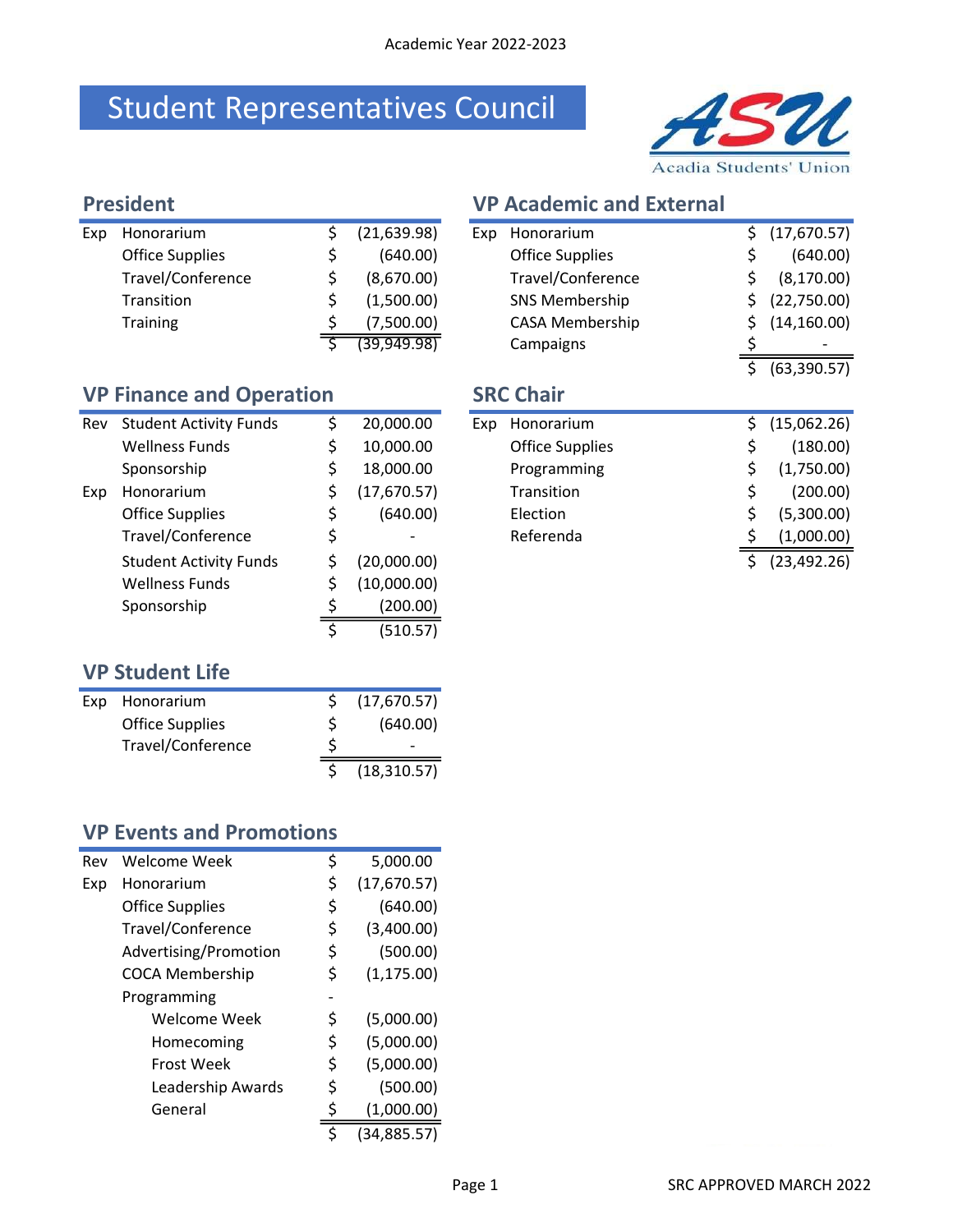## General Operations



|  | ampus Engagement |
|--|------------------|
|--|------------------|

|                           |                             |    |              |     |                                    |    | Acadia Students Union |  |  |
|---------------------------|-----------------------------|----|--------------|-----|------------------------------------|----|-----------------------|--|--|
| <b>General Operations</b> |                             |    |              |     | <b>Campus Engagement</b>           |    |                       |  |  |
| Rev                       | <b>Operations Fee</b>       | \$ | 761,124.00   |     | Rev Facility                       | \$ | 800.00                |  |  |
|                           | Interest                    | \$ | 10,200.00    |     | Equipment                          | \$ | 300.00                |  |  |
|                           | <b>Building Rennovation</b> | \$ | 170,000.00   | Exp | Administration                     |    | \$ (128, 270.21)      |  |  |
|                           | Contracts                   | \$ | 70,000.00    |     | <b>Office Supplies</b>             | \$ | (3,916.00)            |  |  |
| Exp                       | Administration              | \$ | (121,581.60) |     | <b>Building Maintenance</b>        | \$ | (4,505.00)            |  |  |
|                           | <b>Office Supplies</b>      | \$ | (1,214.00)   |     | Utilities                          | \$ | (58, 650.00)          |  |  |
|                           | Travel/Conference           | \$ | (7,500.00)   |     | Programming                        | \$ | (300.00)              |  |  |
|                           | Professional Development    | \$ | (4,000.00)   |     | <b>Internal Organizations</b>      |    |                       |  |  |
|                           | <b>AMICUS Membership</b>    | \$ | (550.00)     |     | <b>Women's Centre</b>              | \$ | (1,350.00)            |  |  |
|                           | Legal Fees                  | \$ | (12,000.00)  |     | Pride Centre                       | \$ | (1,350.00)            |  |  |
|                           | Insurance                   | \$ | (38, 971.70) |     | <b>Mental Health Initiative</b>    | \$ | (1,350.00)            |  |  |
|                           | Licensing                   | \$ | (1,050.00)   |     | Axe Radio                          | \$ | (1,825.00)            |  |  |
|                           | System                      | \$ | (1,700.00)   |     | Athenaeum                          | \$ | (3,450.00)            |  |  |
|                           | Contingency                 | \$ | (4,000.00)   |     | <b>Community Outreach</b>          | \$ | (1,050.00)            |  |  |
|                           | Contracts                   | \$ | (22,000.00)  |     | <b>Centre for Global Education</b> | \$ | (1,350.00)            |  |  |
|                           |                             | \$ | 796,756.70   |     | Food Cupboard                      | \$ | (2,250.00)            |  |  |

| Rev                   | <b>Operations Fee</b>       | \$ | 761,124.00   | Rev | Facility                           | \$<br>800.00       |
|-----------------------|-----------------------------|----|--------------|-----|------------------------------------|--------------------|
|                       | Interest                    | \$ | 10,200.00    |     | Equipment                          | \$<br>300.00       |
|                       | <b>Building Rennovation</b> | \$ | 170,000.00   | Exp | Administration                     | \$ (128, 270.21)   |
|                       | Contracts                   | \$ | 70,000.00    |     | <b>Office Supplies</b>             | \$<br>(3,916.00)   |
| Exp                   | Administration              | \$ | (121,581.60) |     | <b>Building Maintenance</b>        | \$<br>(4,505.00)   |
|                       | <b>Office Supplies</b>      | \$ | (1,214.00)   |     | <b>Utilities</b>                   | \$<br>(58, 650.00) |
|                       | Travel/Conference           | \$ | (7,500.00)   |     | Programming                        | \$<br>(300.00)     |
|                       | Professional Development    | \$ | (4,000.00)   |     | <b>Internal Organizations</b>      |                    |
|                       | <b>AMICUS Membership</b>    | \$ | (550.00)     |     | <b>Women's Centre</b>              | (1,350.00)         |
|                       | Legal Fees                  | \$ | (12,000.00)  |     | Pride Centre                       | \$<br>(1,350.00)   |
|                       | Insurance                   | \$ | (38, 971.70) |     | <b>Mental Health Initiative</b>    | \$<br>(1,350.00)   |
|                       | Licensing                   | \$ | (1,050.00)   |     | Axe Radio                          | \$<br>(1,825.00)   |
|                       | System                      | \$ | (1,700.00)   |     | Athenaeum                          | \$<br>(3,450.00)   |
|                       | Contingency                 | \$ | (4,000.00)   |     | <b>Community Outreach</b>          | \$<br>(1,050.00)   |
|                       | Contracts                   |    | (22,000.00)  |     | <b>Centre for Global Education</b> | \$<br>(1,350.00)   |
|                       |                             | \$ | 796,756.70   |     | Food Cupboard                      | \$<br>(2,250.00)   |
|                       |                             |    |              |     | <b>Grad Class Remittance</b>       | (9,600.00)         |
| <b>Finance Office</b> |                             |    |              |     |                                    | \$ (218, 116.21)   |

| Rev | Investment                      | \$ | 40,500.00     |
|-----|---------------------------------|----|---------------|
|     | <b>CEI Funding</b>              | \$ | 7,840.00      |
| Exp | Administration                  | \$ | (80, 118.74)  |
|     | <b>Office Supplies</b>          | \$ | (1,010.00)    |
|     | <b>Bad Debt</b>                 | \$ | (5,000.00)    |
|     | <b>Professional Development</b> | \$ | (250.00)      |
|     | <b>Bnak Fees</b>                | Ś  | (157, 438.68) |
|     | Amortization                    | Ś  | (185,000.04)  |
|     | System                          | \$ | (24, 200.00)  |
|     | Contracts                       | S  | (26,000.00)   |
|     |                                 |    | (430,677.46)  |
|     |                                 |    |               |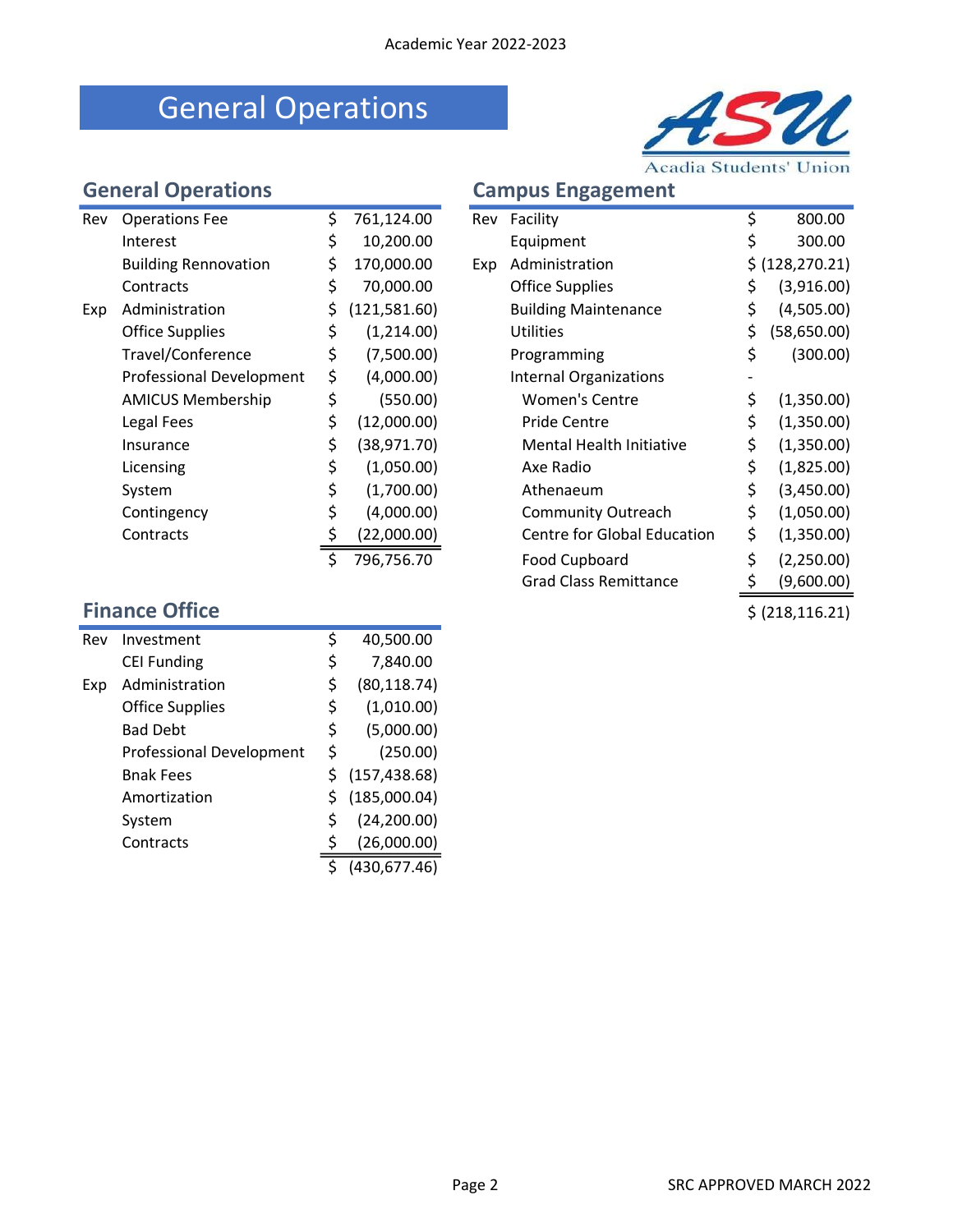### Food and Bar Service



### Union Market Axe Bar and Grill

| Rev | <b>Product Sales</b>            | \$                      | 86,000.00    | Rev | Sales                           | \$ | 291,700.00      |
|-----|---------------------------------|-------------------------|--------------|-----|---------------------------------|----|-----------------|
|     | Contracts                       | \$                      | 3,750.00     |     | Miscellabeous                   | \$ | 2,100.00        |
| Exp | Labour                          | \$                      | (42, 453.00) |     | Contracts                       |    | \$<br>12,000.00 |
|     | Administration                  | \$                      | (18,033.84)  | Exp | Labour                          |    | \$ (138,886.44) |
|     | <b>Office Supplies</b>          | \$                      | (870.00)     |     | Administration                  | \$ | (62, 692.86)    |
|     | <b>Staff Recognition</b>        | \$                      | (300.00)     |     | <b>Office Supplies</b>          | \$ | (19, 485.00)    |
|     | <b>Professional Development</b> | \$                      | (500.00)     |     | <b>Staff Recognition</b>        | \$ | (4,305.00)      |
|     | Advertising/Promotion           | \$                      | (300.00)     |     | <b>Professional Development</b> | \$ | (600.00)        |
|     | COGS                            | \$                      | (27,800.00)  |     | Advertising/Promotion           | \$ | (800.00)        |
|     | <b>Product Loss</b>             | \$                      | (1,300.00)   |     | <b>COGS</b>                     | \$ | (96, 200.00)    |
|     | Contracts                       | \$                      | (1,800.00)   |     | <b>Product Loss</b>             | \$ | (9, 245.00)     |
|     | Maintenance                     | \$                      | (1,000.00)   |     | Contracts                       | \$ | (3,787.50)      |
|     |                                 | $\overline{\mathsf{s}}$ | (4,606.84)   |     | Maintenance                     | \$ | (1,800.00)      |
|     |                                 |                         |              |     | Programming                     | \$ | (12, 325.00)    |
|     | Perkin's Café                   |                         |              |     | Security                        | \$ | (1,000.00)      |
| Rev | <b>Food Products</b>            | \$                      | 55,500.00    |     | System                          | \$ | (1,600.00)      |
|     | <b>Retail Products</b>          | \$                      | 3,500.00     |     |                                 | \$ | (46,926.80)     |
| Exp | Labour                          | \$                      | (25,752.00)  |     |                                 |    |                 |
|     | Administration                  | \$                      | (11, 827.68) |     |                                 |    |                 |
|     | <b>Office Supplies</b>          | \$                      | (530.00)     |     |                                 |    |                 |
|     | <b>Staff Recognition</b>        | \$                      | (600.00)     |     |                                 |    |                 |
|     | <b>Professional Development</b> | \$                      | (450.00)     |     |                                 |    |                 |
|     | Advertising/Promotion           | \$                      | (425.00)     |     |                                 |    |                 |
|     | COGS                            | \$                      | (28,900.00)  |     |                                 |    |                 |
|     | <b>Product Loss</b>             | \$                      | (1,600.00)   |     |                                 |    |                 |
|     | Contracts                       | \$                      | (112.50)     |     |                                 |    |                 |
|     | Maintenance                     |                         | (1,000.00)   |     |                                 |    |                 |
|     | Programming                     | $\frac{5}{5}$           | (600.00)     |     |                                 |    |                 |
|     |                                 |                         | (12, 797.18) |     |                                 |    |                 |

| Rev | <b>Product Sales</b>     | \$<br>86,000.00   | Rev | Sales                    | \$ | 291,700.00       |
|-----|--------------------------|-------------------|-----|--------------------------|----|------------------|
|     | Contracts                | \$<br>3,750.00    |     | Miscellabeous            | S  | 2,100.00         |
| Exp | Labour                   | \$<br>(42,453.00) |     | Contracts                | \$ | 12,000.00        |
|     | Administration           | \$<br>(18,033.84) | Exp | Labour                   |    | \$ (138, 886.44) |
|     | <b>Office Supplies</b>   | \$<br>(870.00)    |     | Administration           | \$ | (62, 692.86)     |
|     | <b>Staff Recognition</b> | \$<br>(300.00)    |     | <b>Office Supplies</b>   | \$ | (19, 485.00)     |
|     | Professional Development | \$<br>(500.00)    |     | <b>Staff Recognition</b> | \$ | (4,305.00)       |
|     | Advertising/Promotion    | \$<br>(300.00)    |     | Professional Development | \$ | (600.00)         |
|     | <b>COGS</b>              | \$<br>(27,800.00) |     | Advertising/Promotion    | \$ | (800.00)         |
|     | <b>Product Loss</b>      | \$<br>(1,300.00)  |     | <b>COGS</b>              | \$ | (96, 200.00)     |
|     | Contracts                | \$<br>(1,800.00)  |     | <b>Product Loss</b>      | \$ | (9,245.00)       |
|     | Maintenance              | (1,000.00)        |     | Contracts                | \$ | (3,787.50)       |
|     |                          | \$<br>(4,606.84)  |     | Maintenance              | \$ | (1,800.00)       |
|     |                          |                   |     | Programming              | \$ | (12, 325.00)     |
|     | <b>Perkin's Café</b>     |                   |     | Security                 | \$ | (1,000.00)       |
| Rev | <b>Food Products</b>     | \$<br>55,500.00   |     | System                   |    | (1,600.00)       |
|     | <b>Retail Products</b>   | \$<br>3,500.00    |     |                          | Ś. | (46,926.80)      |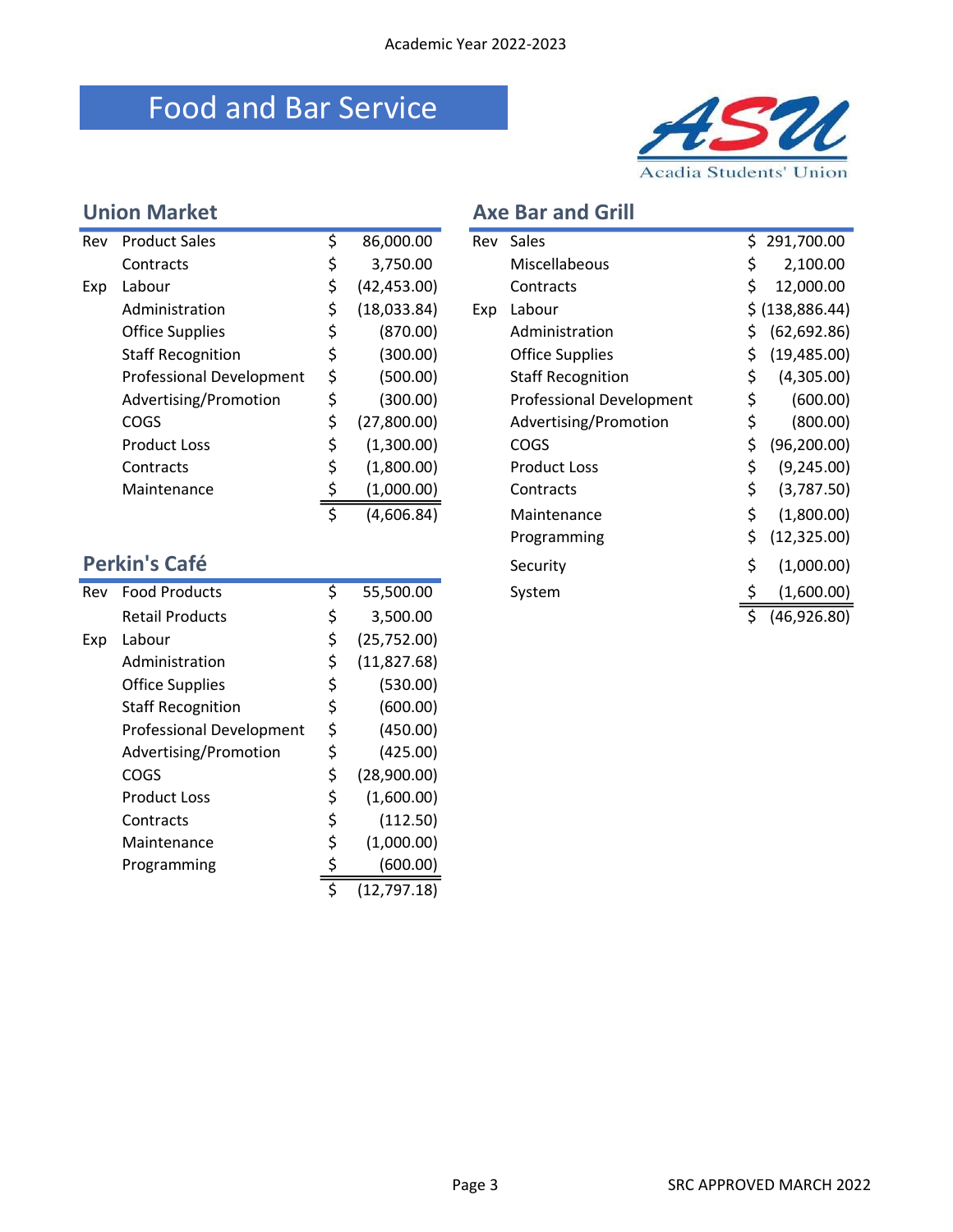### Retail Service



### Cajun's Clothing

| Rev | Retail                          | \$<br>216,400.00    |
|-----|---------------------------------|---------------------|
|     | Custom                          | \$<br>33,700.00     |
|     | Online                          | \$<br>17,000.00     |
| Exp | Labour                          | \$<br>(19, 173.00)  |
|     | Administration                  | \$<br>(47, 654.99)  |
|     | <b>Office Supplies</b>          | \$<br>(5,260.00)    |
|     | <b>Staff Recognition</b>        | \$<br>(650.00)      |
|     | <b>Professional Development</b> | \$<br>(450.00)      |
|     | Advertising/Promotion           | \$<br>(1,350.00)    |
|     | COGS                            | \$<br>(134, 250.00) |
|     | <b>Product Loss</b>             | \$<br>(1,380.00)    |
|     | Maintenance                     | (500.00)            |
|     |                                 | \$<br>56,432.01     |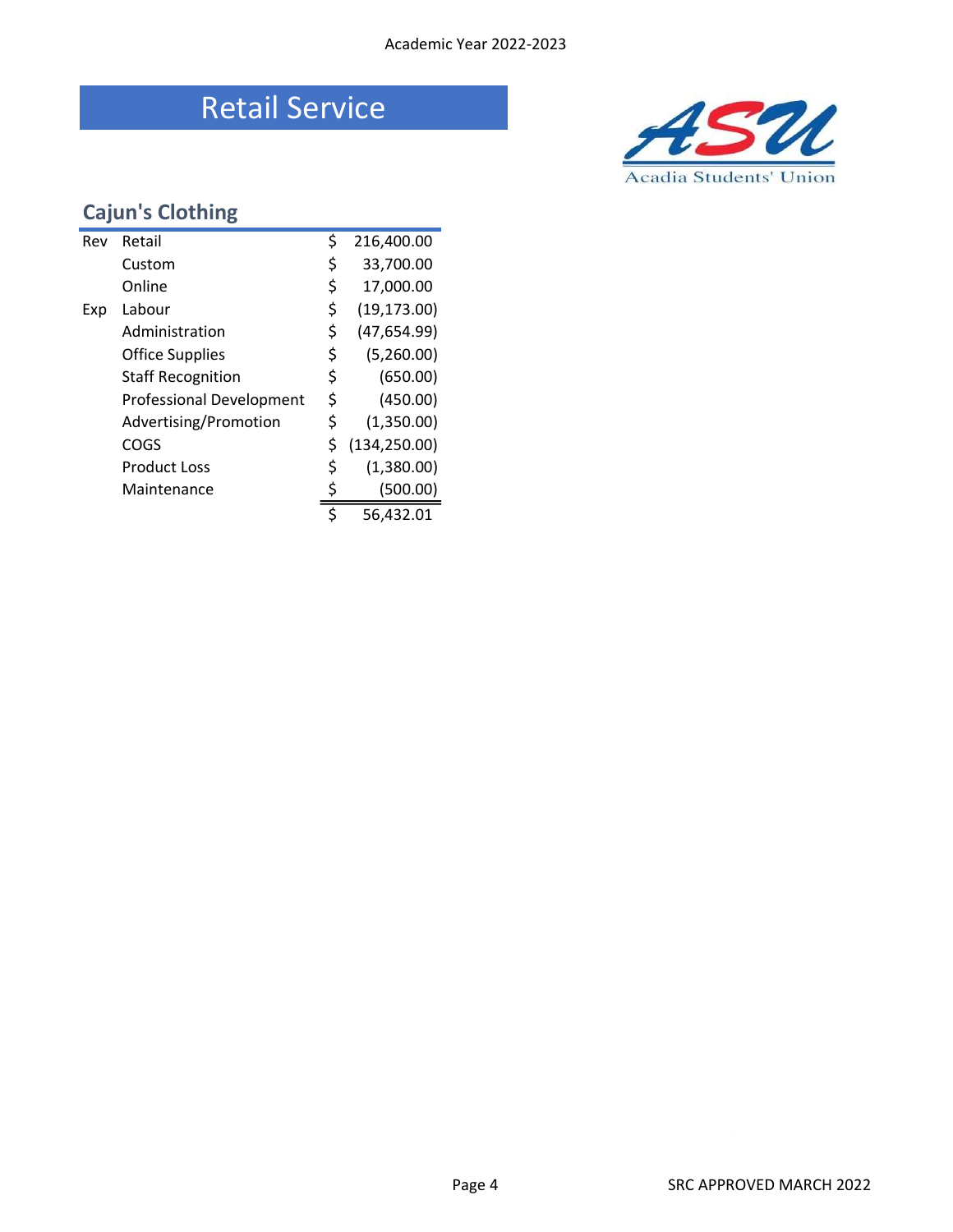## Sexual Health Resouce Center



### SHRC

| Rev | Sales                           | \$ | 6,000.00    |
|-----|---------------------------------|----|-------------|
|     | Wellness Transfer               | \$ | 60,000.00   |
| Exp | Honorarium                      | \$ | (1,500.00)  |
|     | Administration                  | \$ | (53,699.88) |
|     | <b>Office Supplies</b>          | \$ | (1,045.00)  |
|     | <b>Staff Recognition</b>        | \$ | (750.00)    |
|     | <b>Professional Development</b> | \$ | (1,200.00)  |
|     | Advertising/Promotion           | \$ | (480.00)    |
|     | COGS                            | \$ | (3,000.00)  |
|     | <b>Product Loss</b>             | \$ | (500.00)    |
|     | Maintenance                     | \$ | (300.00)    |
|     | System                          | \$ | (175.00)    |
|     | Programming                     | \$ | (2,840.00)  |
|     |                                 | Ś  | 510.12      |